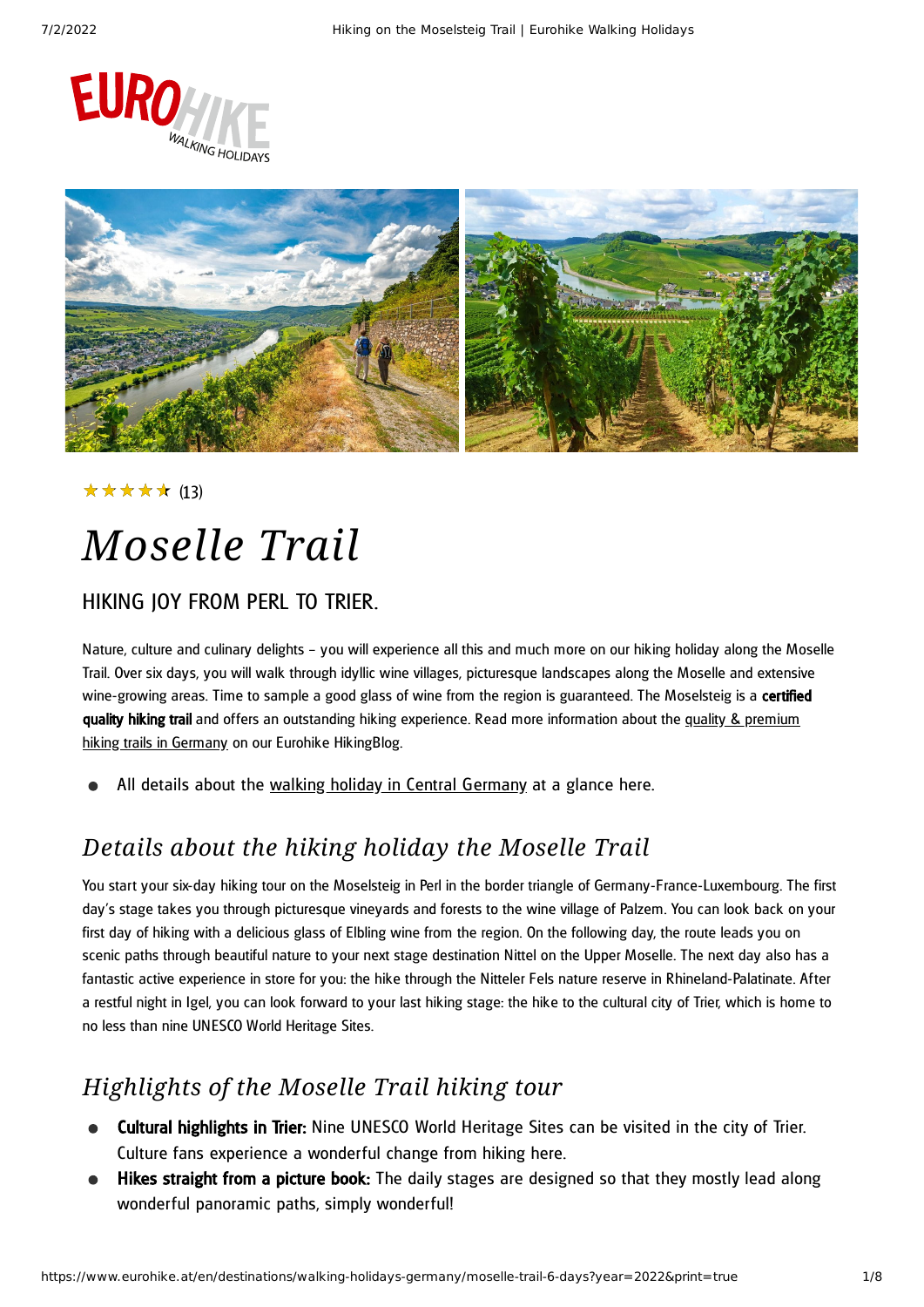

### To the online version

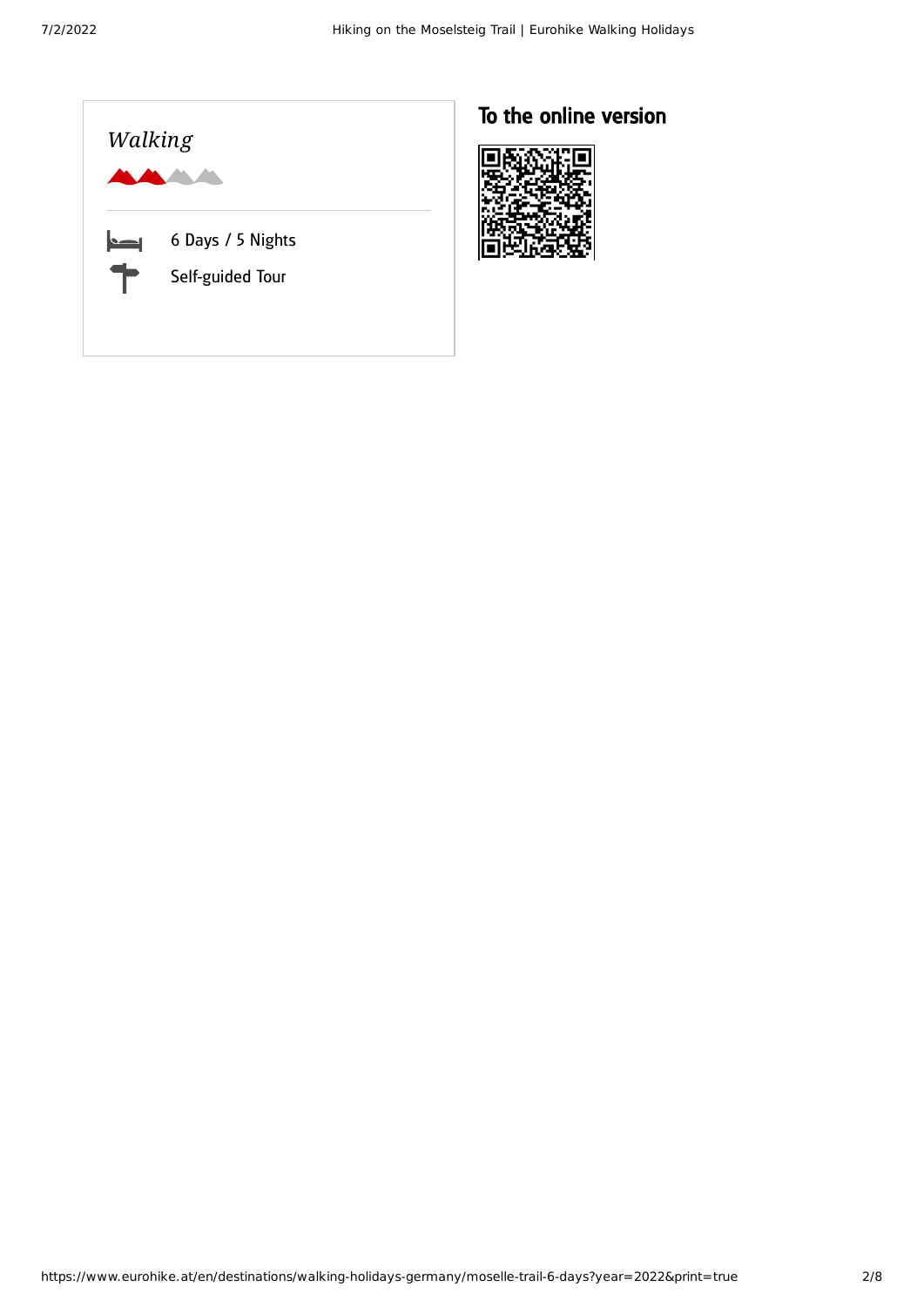DAY 1

# *Itinerary*

# *[Arrival](#page-2-0) in Perl*

<span id="page-2-0"></span>You set off on your week's walking holiday from the small wine growing district, Perl in the Saarland and you then walk along the river Mosel, which is only separated from the Luxemburg 's border town, Schengen, by the river Mosellel itself.

Hotel example: [Hammes](https://hotel-hammes.de/)

$$
\begin{array}{c}\n\text{DAY} \\
2\n\end{array}\n\quad \text{Perl-Palzem}
$$

<span id="page-2-1"></span>The start of your week's walk gives you a view across the border triangle to Luxembourg and France. Your route takes you from the delightful wine-growing region via quaint forests and extensive fields in the Palatinate wine village, Palzem, which welcomes you with famous wineries and extensive vineyards. There you will meet again the river Moselle and enjoy a glass of the best Elbling wines.

Hotel example: zur [Moselterrasse](http://hotel-zur-moselterrasse.de/)

| <b>Example 1991</b> opprox. 5 to 6 hours $\lim_{n \to \infty} 22 \text{ km}$ 22 km $\approx 400 \text{ m}$ $\approx 450 \text{ m}$ |  |  |  |  |
|------------------------------------------------------------------------------------------------------------------------------------|--|--|--|--|
|------------------------------------------------------------------------------------------------------------------------------------|--|--|--|--|

*[Palzem](#page-2-2) – Nittel* DAY 3

<span id="page-2-2"></span>After visiting the double towered Helfant cathedral, you walk along the paths offering great views and short but steep ascents along the flourishing meadows and forests. Enjoy the view of the river Mosel before you reach the next wine district by a crossroads

Hotel example: [Culinarium](http://www.culinarium-nittel.de/) Nittel

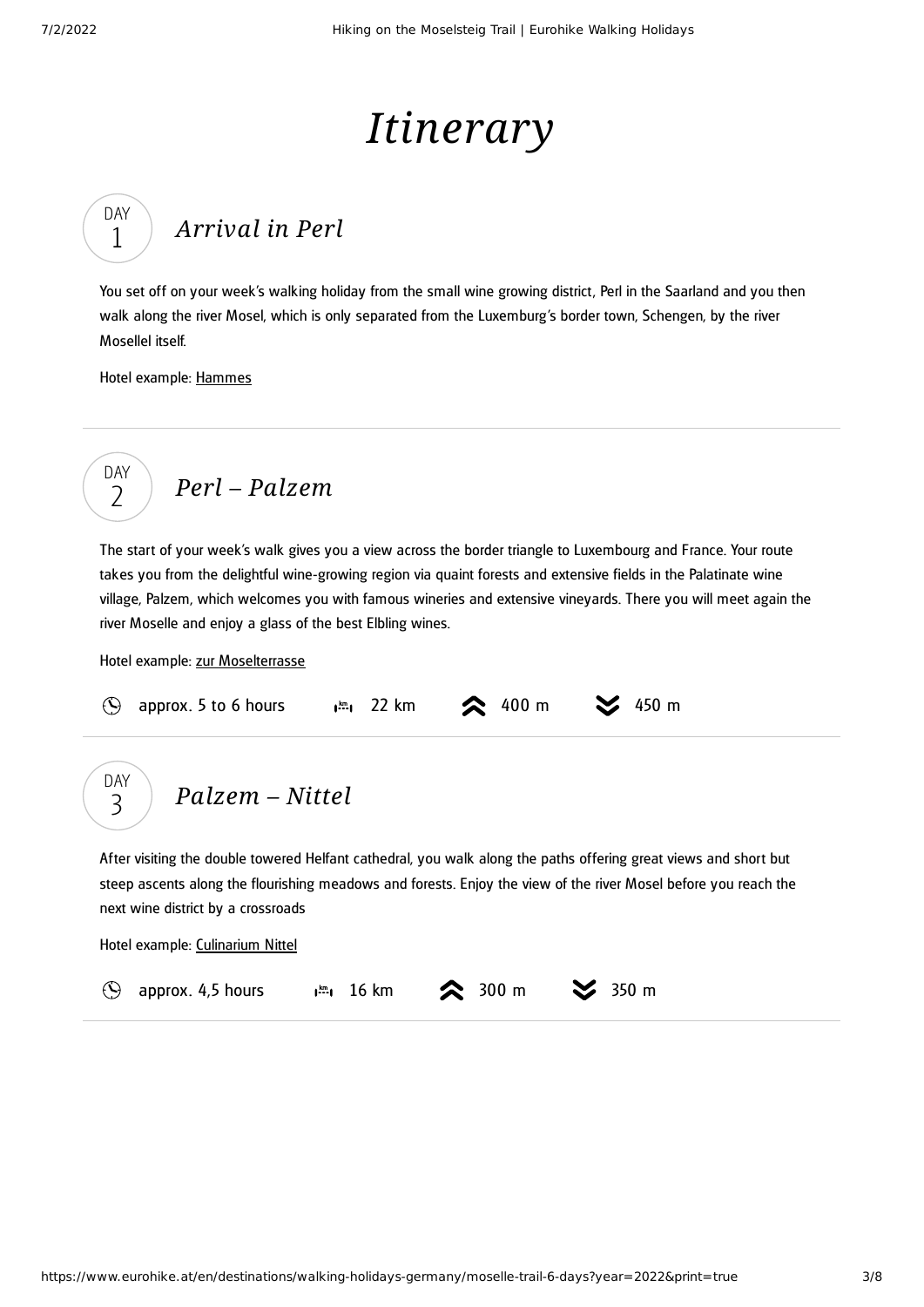

### *Nittel – [Igel/Surroundings](#page-3-0)*

<span id="page-3-0"></span>You walk along diverse paths through the species-rich nature protection area "Nitteler Felsen" whilst getting impressive panoramic views of the river Mosel and the unique limestone cliffs by the Mosel and Saar. Through the Albachtal valley, it goes up to the view point with a remarkable chapel, where wild ochrids bloom. In the afternoon you reach where the river Saar in the river Mosel, a region that was already inhabited in Roman times.

Hotel example: [Albachmühle](https://www.albachmuehle.de/)

<span id="page-3-1"></span>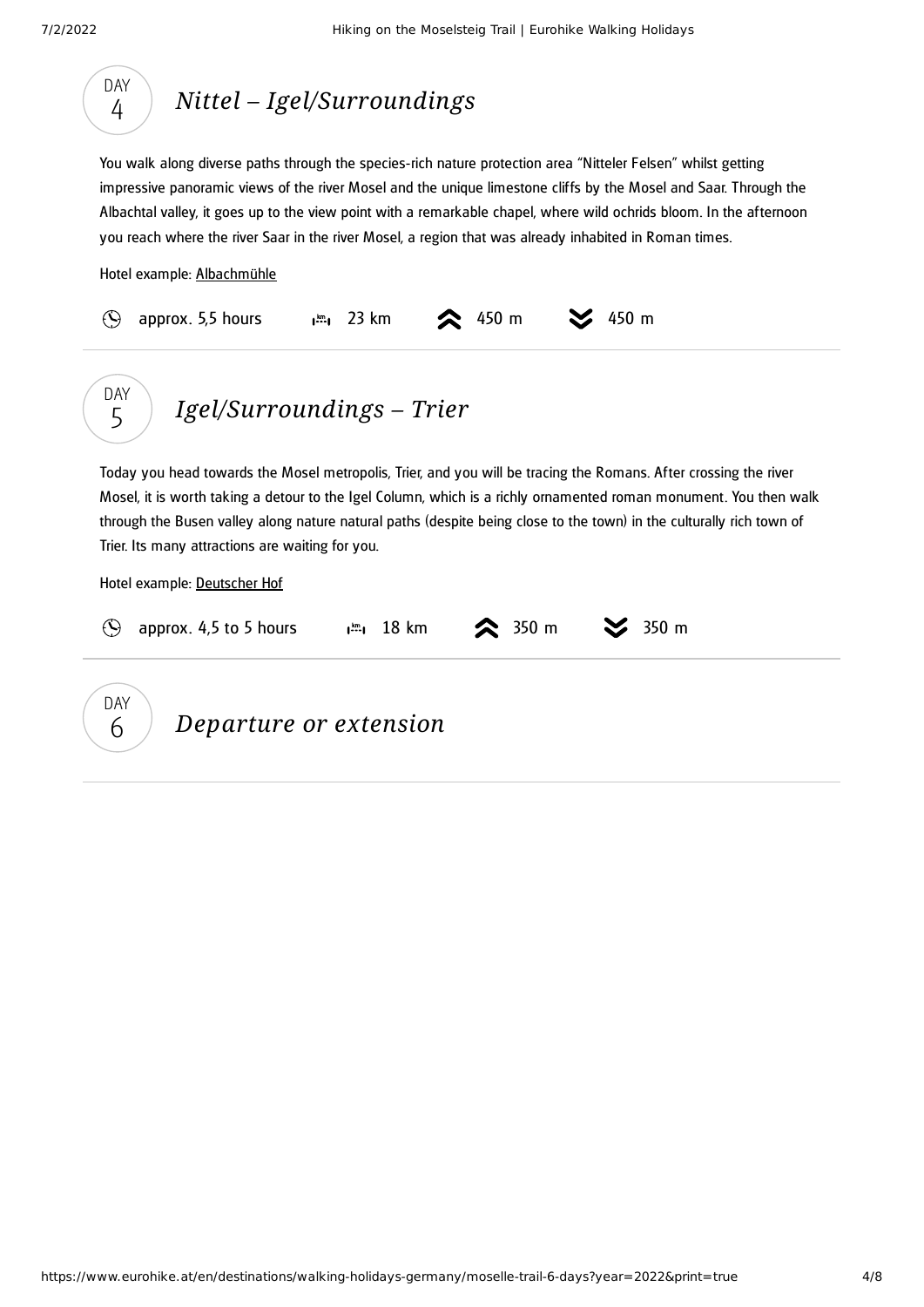# *Characteristics of the route*

The routes run along good footpaths through wonderful nature. You always have magnificent views too. You need to bring a good level of fitness with you. The longer stages can be shortened with public transport.

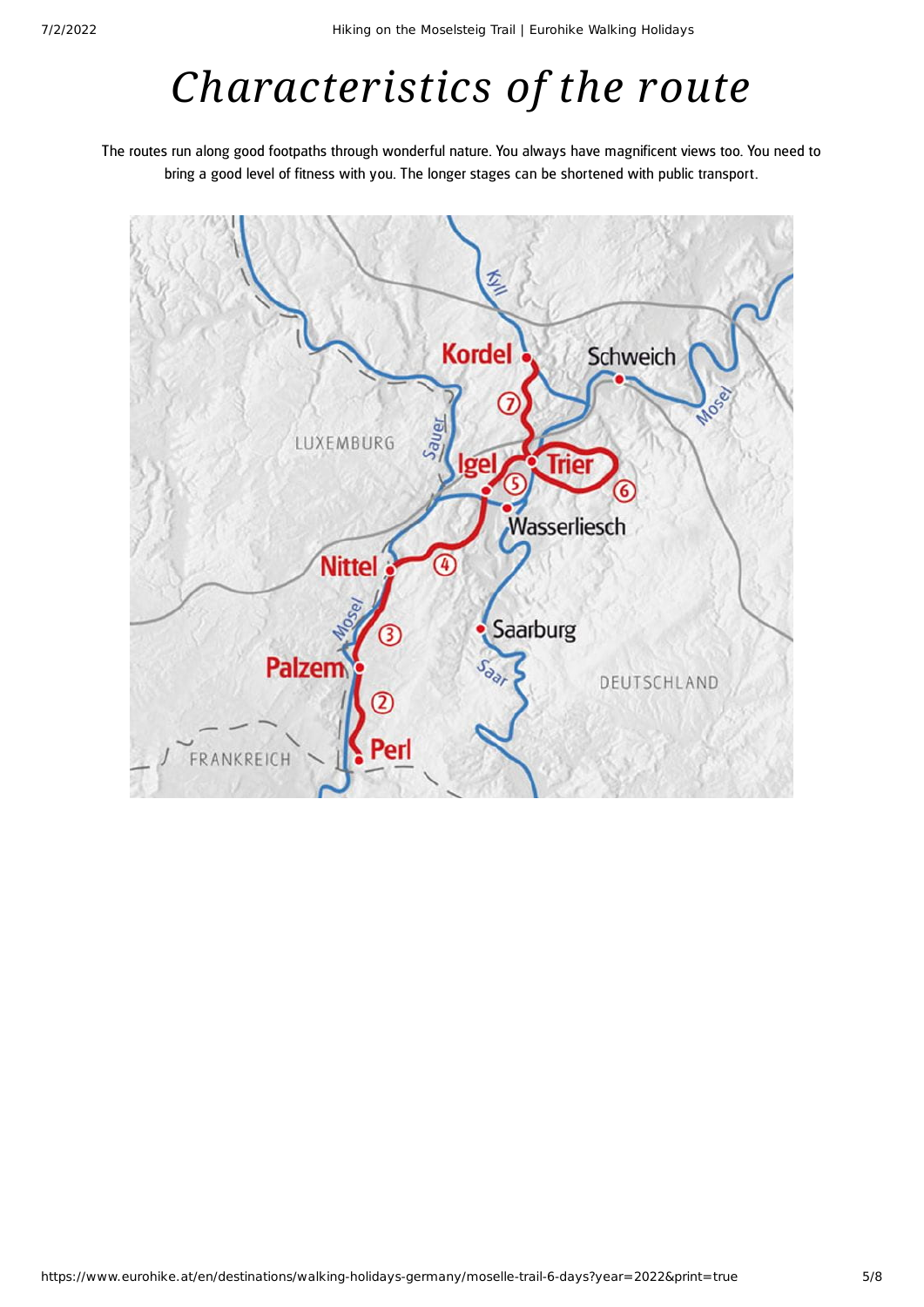### *Prices and events*

#### *Place of arrival: Perl*

|                                        | Season 1<br>02.04.2022 - 15.05.2022   22.08.2022 - 11.09.2022  <br>26.09.2022 - 09.10.2022  <br>Arrival daily | Season 2<br>16.05.2022 - 19.06.2022  <br>12.09.2022 - 25.09.2022  <br>Arrival daily | Season 3<br>20.06.2022 -<br>21.08.2022<br>Arrival daily |  |  |  |
|----------------------------------------|---------------------------------------------------------------------------------------------------------------|-------------------------------------------------------------------------------------|---------------------------------------------------------|--|--|--|
| Moselsteig Trail, 6 days, DE-MOWPT-06X |                                                                                                               |                                                                                     |                                                         |  |  |  |
| Base price                             | 459.00                                                                                                        | 499.00                                                                              | 539.00                                                  |  |  |  |
| Surcharge single room                  | 149.00                                                                                                        | 14900                                                                               | 149.00                                                  |  |  |  |

Category: Middle class hotels and guest houses

### *Additional nights*

#### *Place of arrival: Perl*

|                       | Season 1<br>Apr 2, 2022 - May 15, 2022  <br>Aug 22, 2022 - Sep 11, 2022  <br>Sep 26, 2022 - Oct 9, 2022  <br>Arrival daily | <b>Season 2</b><br>May 16, 2022 - Jun 19, 2022  <br>Sep 12, 2022 - Sep 25, 2022  <br>Arrival daily | Season 3<br>Jun 20, 2022 -<br>Aug 21, 2022  <br>Arrival daily |
|-----------------------|----------------------------------------------------------------------------------------------------------------------------|----------------------------------------------------------------------------------------------------|---------------------------------------------------------------|
| Perl                  |                                                                                                                            |                                                                                                    |                                                               |
| Double room p. P.     | 59.00                                                                                                                      | 59.00                                                                                              | 59.00                                                         |
| Surcharge single room | 25.00                                                                                                                      | 25.00                                                                                              | 25.00                                                         |
| <b>Trier</b>          |                                                                                                                            |                                                                                                    |                                                               |
| Double room p. P.     | 79.00                                                                                                                      | 79.00                                                                                              | 79.00                                                         |
| Surcharge single room | 29.00                                                                                                                      | 29.00                                                                                              | 29.00                                                         |

Prices per person in EUR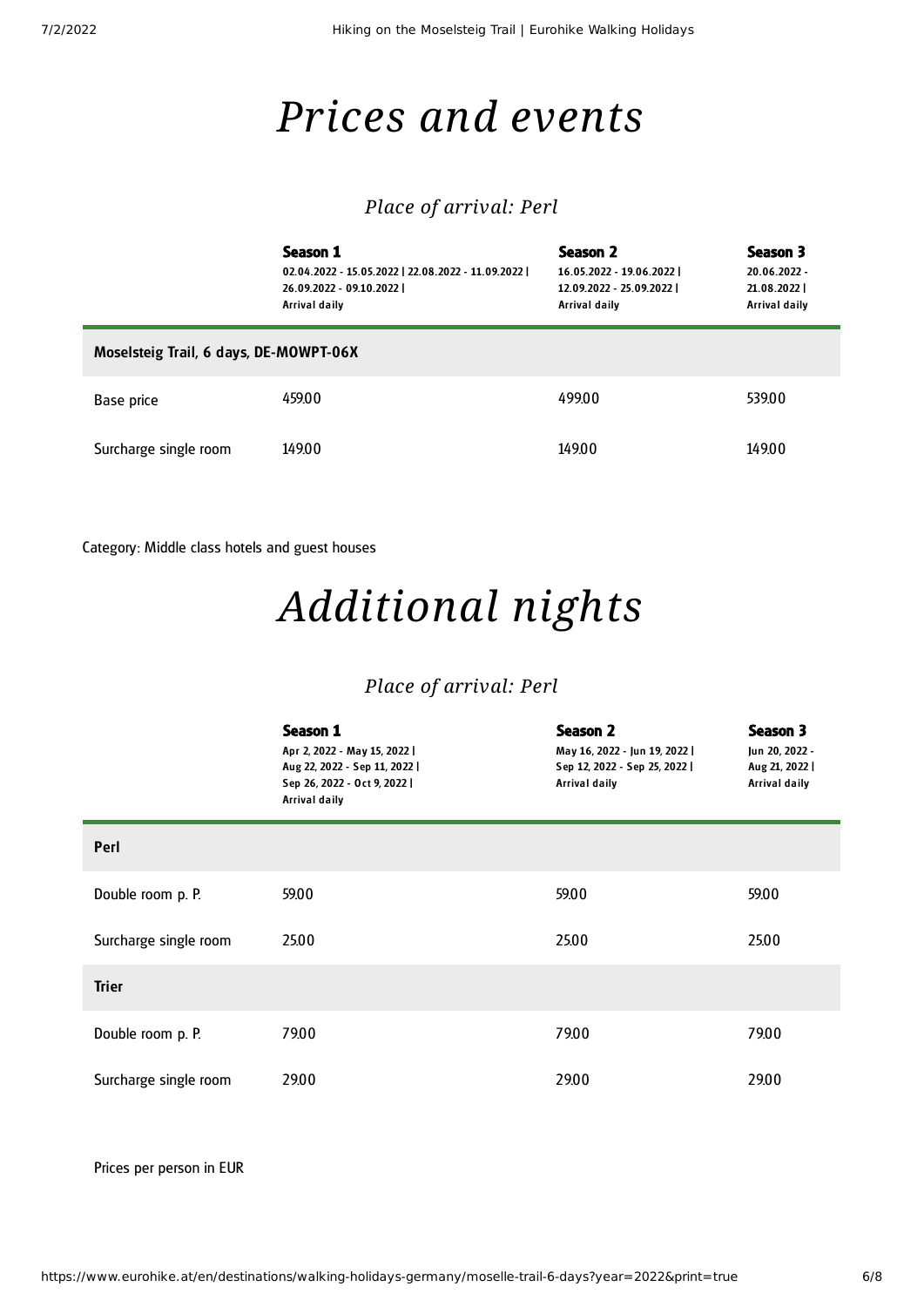# *Services and infos*

#### Leistungen

#### Included:

- Accomodation as already mentioned
- Breakfast
- Luggage transfer
- 1 Wine tasting (German, English)
- Carefully elaborated route description

#### Infos

#### Arrival / Parking / Departure:

- Take the train to Perl and then walk to your hotel  $\bullet$ in a few minutes.
- Frankfurt airport.
- Parking: limited number of free hotel car parking spaces. No reservation possible. Free public car parking available close to the hotel.
- Return by train from Trier to Perl, duration approx. 1 hour.
- Detailed travel documents 1x per room (German,  $\bullet$ English)
- App for Navigation and GPS-data available
- Service-Hotline

#### Things to note:

- Tourist tax, if due, is not included in the price  $\bullet$
- Further important information according to the  $\bullet$ package travel law can be found [here](https://www.eurohike.at/en/travel-information/before-the-tour/pci)!